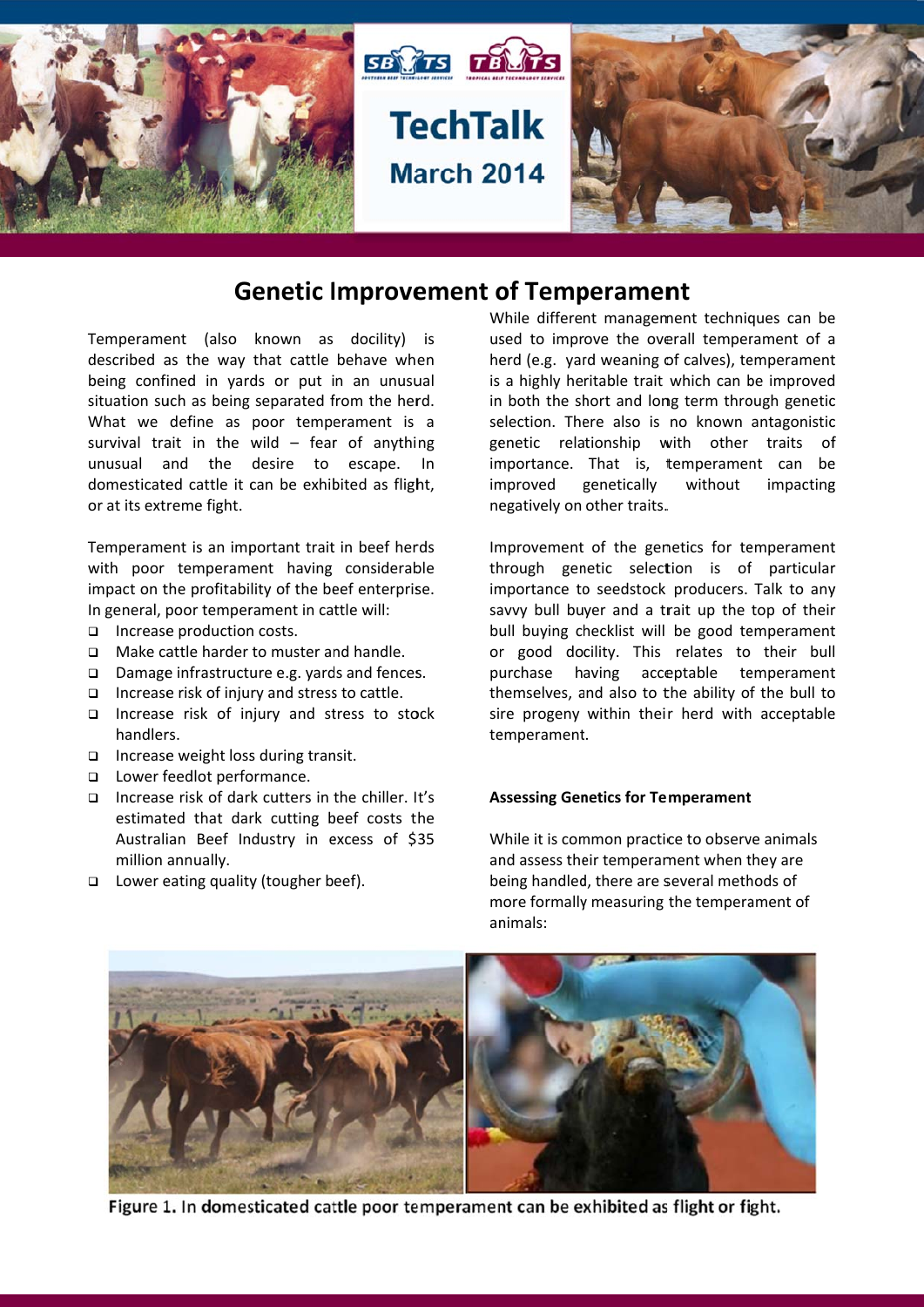#### Collection of Docility Scores

Docility scores are recorded on animals at weaning or shortly afterwards. The advantage of scoring at weaning is that all calves should have had minimal handling and so will express variation in temperament. Variation in handling variation in temperament. Variation in handling<br>between animals prior to scoring should also be minimised.

Docility scores are collected on animals using either a yard or crush test:

- □ Yard Test The calves are individually put into a small square yard and the handler attempts to hold the animal in one corner for about 30 seconds.
- □ Crush Test The calves are put up a race and held in a crush or weigh scales for about 30 seconds but not head bailed.

When using the crush or yard test, the behaviour of animals is observed and animals scored using the following criteria in listed table 1.

#### Measurement of Flight Time

Flight time measurements are recorded on an nimals using specialised f flight time e quipment. Animals are held individually in the crush for a short period and then the head bail opened. Two light beams are then used to objectively measure the time taken for the animal to travel approximately 2.0 metres at the exit of the crush (Figure 2). Similar to docility scores, flight time measurements are normally recorded early in an animal's life, usually at or around weaning.

Monder Contract Contract Contract Contract Contract Contract Contract Contract Contract Contract Contract Contract Contract Contract Contract Contract Contract Contract Contract Contract Contract Contract Contract Contract While both methods have proven to be useful measures of an animal's temperament, it is currently common practice for the Tropical beef breeds to measure temperament through collection of flight time measurements due to its objectivity when recording large numbers of animals and its genetic relationship with beef tenderness in Tropical breeds. Conversely, British and European breeds more commonly record docility scores due to their being no requirement for specialised equipment through using the subjective scoring system while providing a high heritability for the trait.

| <b>Score</b> | Code            | <b>Description</b>                                                                                                                                                                                                                    |
|--------------|-----------------|---------------------------------------------------------------------------------------------------------------------------------------------------------------------------------------------------------------------------------------|
| 1            | <b>Docile</b>   | Mild disposition, gentle and easily<br>handled, stands and moves slowly<br>during handling, undisturbed,<br>settled, somewhat dull, exits crush<br>calmly.                                                                            |
| 2            | <b>Restless</b> | Quiet but slightly restless, may be<br>stubborn during handling, may try<br>to back out of crush <sub>ke</sub> some<br>flicking of tail, exits crush<br>promptly.                                                                     |
| 3            | <b>Nervous</b>  | Manageable but nervous and<br>impatient, a moderate amount of<br>struggling, movement and tail<br>flicking, exits crush briskly.                                                                                                      |
| 4            | <b>Flighty</b>  | Jumpy and out of control,<br>continuous tail flicking, defecates<br>and urinates during handling,<br>frantically runs fenceline and may<br>jump when penned individually,<br>exhibits long flight distance and<br>exits crush wildly. |
| 5            | Aggressive      | May be similar to score 4 but with<br>added aggressive behaviour,<br>fearful, extreme agitation, exits<br>crush frantically and may exhibit<br>attack behaviour when handled<br>alone.                                                |

### Table 1 - Docility Scoring Codes and Descriptions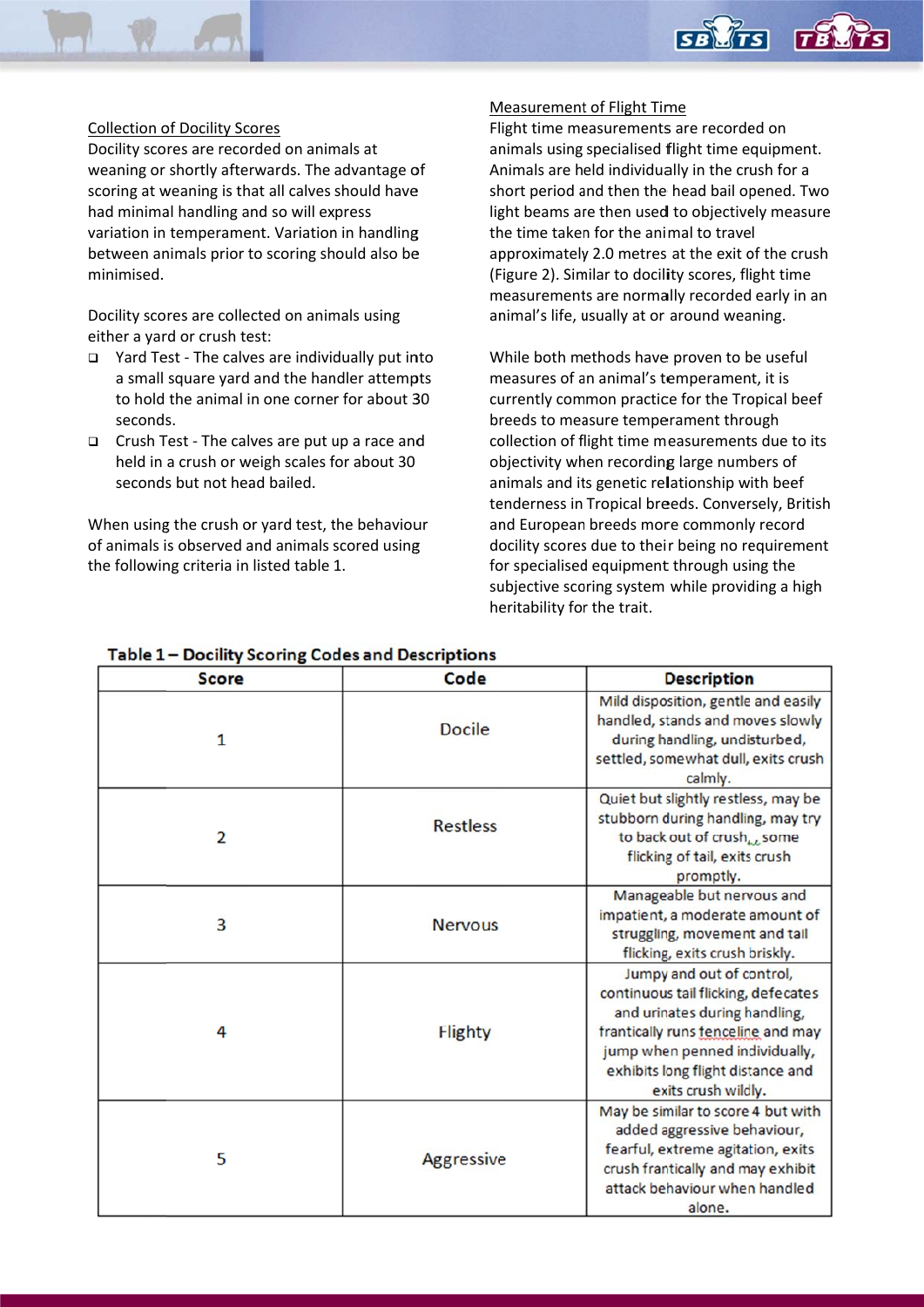



Figure 2 - Special equipment is required to record for Flight Time EBVs

flight time

The "raw" values can assist by adding some objectively to the assessment and better identify those animals that are at the superior end of the mob for temperament. They should only be considered on a within herd basis but will still be greatly limited by the influence of the environment and previous management. Some seedstock herds also include the "raw" values in their bull sale catalogues (figure 3) for the benefit of their bull buying clients and to show that only bulls with an acceptable temperament have been listed. This is generally done in the absence of EBVs (see next section) for the temperament traits.

Calculation of Estimated Breeding Values (EBVs) Additional to the collection of docility score or flight time information, several breeds now produce BREEDPLAN EBVs for temperament related traits based on this information.

Docility EBVs are expressed as differences in the percentage of progeny that will be scored with acceptable temperament (ie. either "docile" or "restless"). Higher, more positive, Docility EBVs are more favourable. For example, a bull with an EBV of +20 would be expected to on average produce 15% more progeny with acceptable temperament than a bull with an EBV of -10.

Flight Time EBVs are expressed as differences in the number of seconds taken for an animal to travel approximately 2.0 metres after leaving the crush. Higher (ie. Longer or slower) Flight Time EBVs are more favourable. That is, higher EBVs indicate a longer time taken to exit the crush and hence better temperament. For example, a bull with an EBV of +0.40 would be expected to on average produce progeny that took 0.25 of a second longer to exit the crush than a bull with an EBV of -0.10.



Figure 3 -Docility Scores are Included in some Bull Sale Catalogues